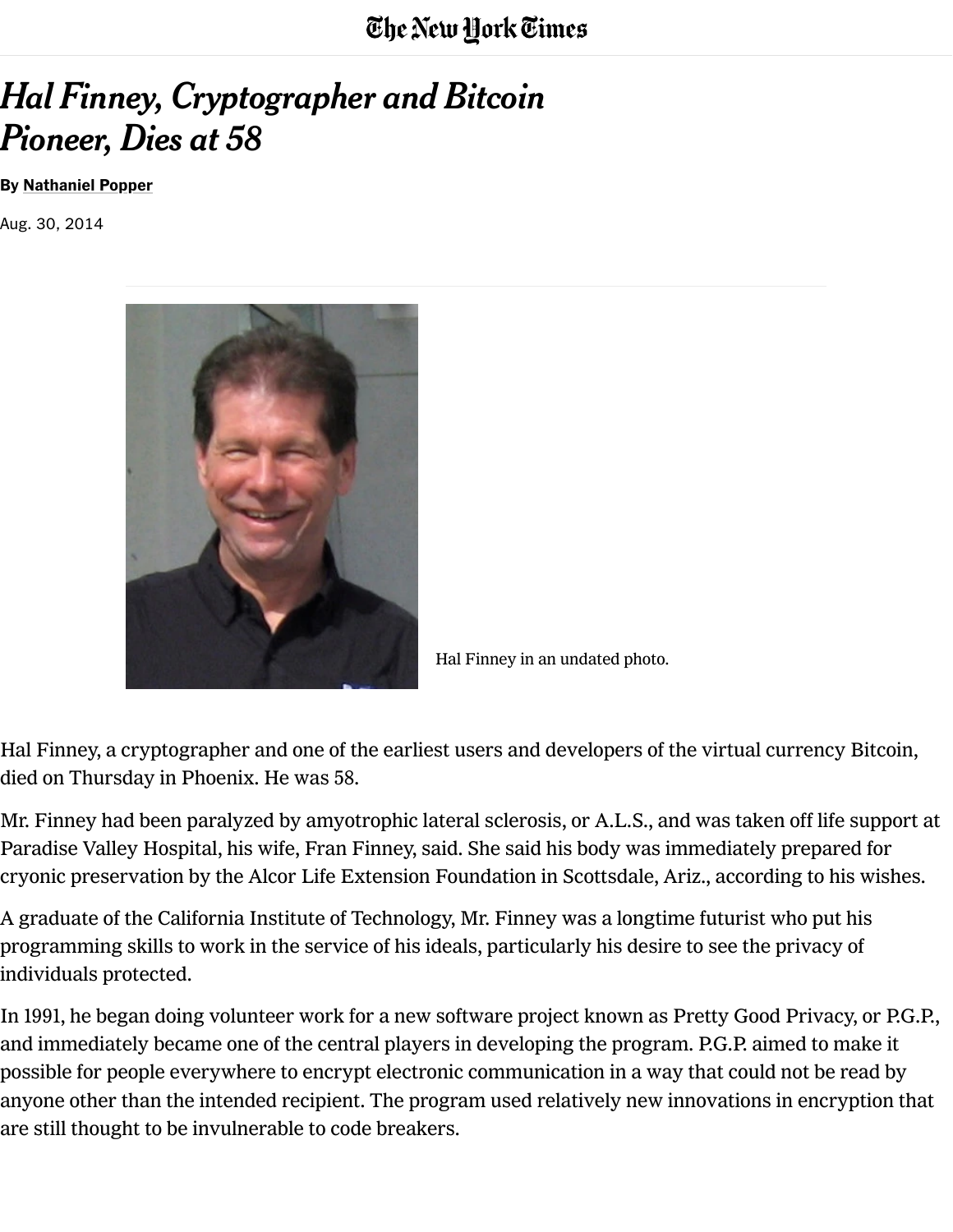Mr. Finney wrote in 1992 that cryptographic technology appealed to him because he worried about the ability of corporations and governments to snoop on citizens.

"The work we are doing here, broadly speaking, is dedicated to this goal of making Big Brother obsolete," he wrote to an online group of fellow privacy activists.

The original author of P.G.P., Philip R. Zimmermann, quickly became the target of federal prosecutors, who believed that the software broke United States laws against exporting military-grade encryption software.

While the investigation went on and became a major cause for civil libertarians, Mr. Finney played a more quiet role in P.G.P. to avoid becoming a target himself. Mr. Zimmermann said in an interview that this decision meant Mr. Finney did not get proper credit for some of the important innovations he had made in the development of P.G.P.

When the investigation concluded in 1996 without any charges being filed, P.G.P. became a company, and Mr. Zimmermann set out to hire Mr. Finney as his first employee.

Mr. Zimmermann, in an interview before Mr. Finney died, said Mr. Finney was unusual in the field because he had none of the asocial tendencies and physical awkwardness that are commonly associated with people in the programming world. Rather, he said, Mr. Finney was a gregarious man who loved skiing and longdistance running.

"Sometimes people pay some price for being extremely smart — they are deficient in some emotional quality," Mr. Zimmermann said. "Hal was not like that."

While working on P.G.P., Mr. Finney was a regular participant in a number of futurist mailing lists, the most famous of which gave birth to the Cypherpunk movement, dedicated to privacy-enhancing cryptography.

Following these lists, Mr. Finney became fascinated by the concept of digital currencies that could not be tracked by governments and banks.

He was involved in many experiments aimed at creating an anonymous form of digital money, including his own invention, in 2004, of reusable proofs of work. Though that system never took off, he quickly saw the promise of the Bitcoin project when it was announced on an obscure email list in 2008 by a creator with the pseudonym Satoshi Nakamoto.

Bitcoin used some of the same cryptographic tools harnessed by P.G.P. and held out the promise that participants could choose to be anonymous when spending money online.

When the project drew criticism from other cryptographers, Mr. Finney was among the first people to defend it. He downloaded the Bitcoin software the day it was released. The day after that, he took part in the first transaction on the network when Satoshi Nakamoto sent him 10 Bitcoins.

His early work on Bitcoin and his programming background led to frequent speculation in the Bitcoin community that Mr. Finney was Satoshi Nakamoto, a claim he always denied.